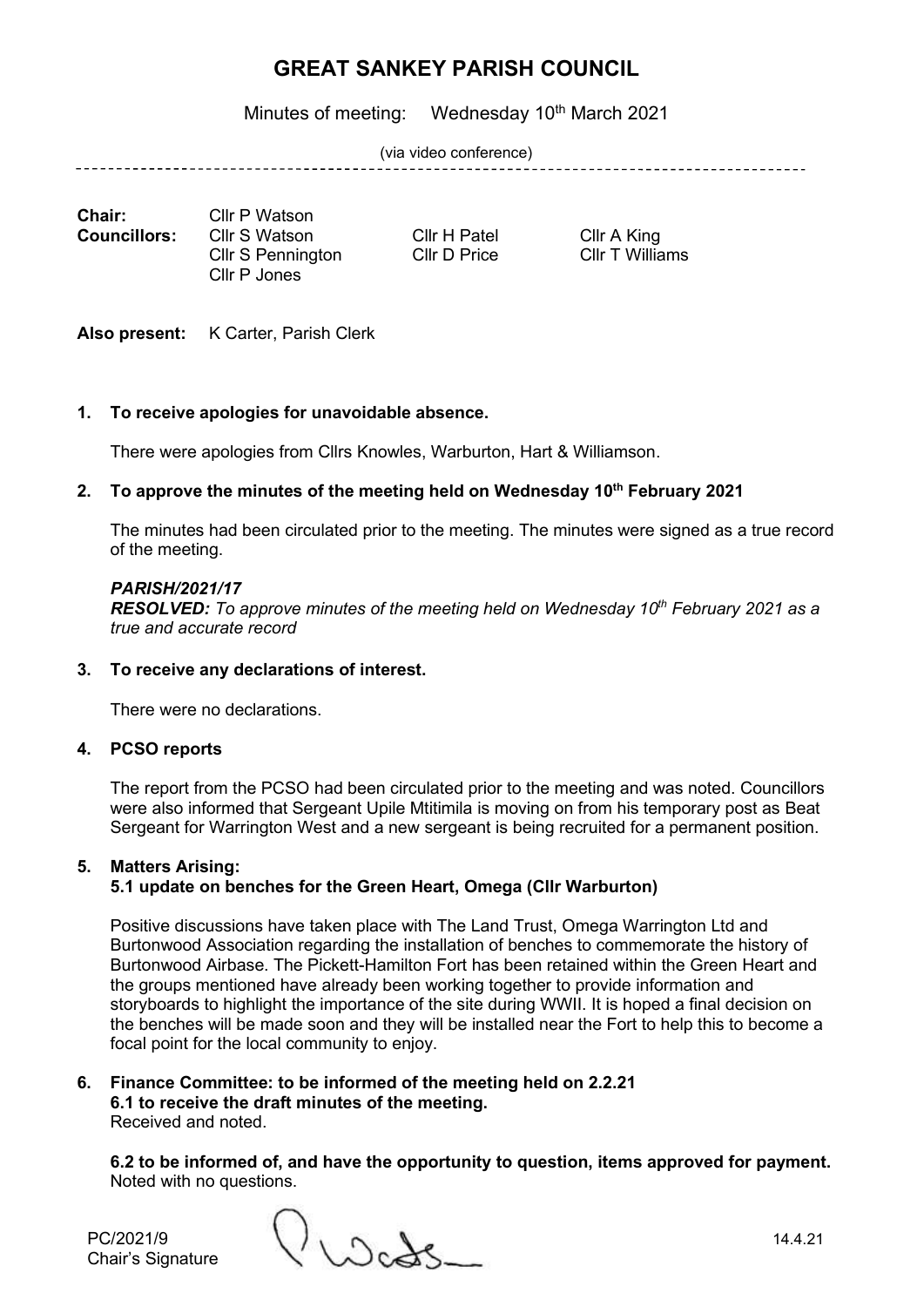Minutes of meeting: Wednesday 10<sup>th</sup> March 2021

(via video conference)

## **6.3 to consider recommendations made and decide whether to accept them.**

Recommendations from the meeting were approved with no comments. Several recommendations related to items later on the agenda and were discussed at the relevant point.

#### *PARISH/2021/18*

*RESOLVED: To increase the Chairman's Allowance to £1500 for 2020-21 as recompense for additional work required during the Covid-19 pandemic (LGA 1972 s15(5)).*

#### *PARISH/2021/19*

*RESOLVED: To give a £150 donation to Clean Up My Community and investigate permanent paint options to redo the dog fouling stencils at parish council sites (LGA 1972 s137 & LGA 1972 s133).*

#### *PARISH/2021/20*

*RESOLVED: To give a £150 donation to Burtonwood Association (LGA 1972 s137 & LGA 1972 s133).*

## **7. To consider postponement of May Parish Council meeting**

A briefing paper had been circulated prior to the meeting which proposed postponing the May meeting by a week from 12<sup>th</sup> May to 19<sup>th</sup> May. This is because of the timing of the elections; the earliest date the results of the parish elections will be known is Monday  $10<sup>th</sup>$  May which is insufficient time to meet the statutory requirements for sending the summons and agenda to successful candidates. The proposal was approved.

#### *PARISH/2021/21*

*RESOLVED: To move the May Parish Council meeting from Wednesday 12th May 2021 to Wednesday 19th May 2021 (LGA 1972, Sch. 12, s7 (2))*

## **8. To review the SLA for the Parish-funded PCSO for 2021-22**

There is currently 1 PCSO post which is funded by the Parish Council and is allowed for within the budget for 2021-22. As part of the SLA, the Parish Council can specify the focus of the PCSO which is currently on youth engagement and diversionary activities. It was proposed and agreed that the SLA be signed without change, but that it should be reviewed after the elections.

#### *PARISH/2021/22*

*RESOLVED: To sign the SLA for the Parish-funded PCSO for 1 April 2021- 31 March 2022. To review the agreement after the May elections (Police Act 1996, s92).*

#### **9. To be updated on the re-opening of the community centres and changes to operating procedures**

A briefing note had been circulated prior to the meeting to inform all members of the works in progress to gradually re-open the community centres in line with the Governments 'roadmap' for easing out of lockdown. There are currently three groups which can operate in the centres, 2 preschools and 1 school link club. Further groups will be allowed to return from 29<sup>th</sup> March, although all dates may be subject to change. Council officers are contacting existing customers to inform them of the earliest date they will be able to return. Once these are known, it may be

 $PC/2021/10$ <br>Chair's Signature ()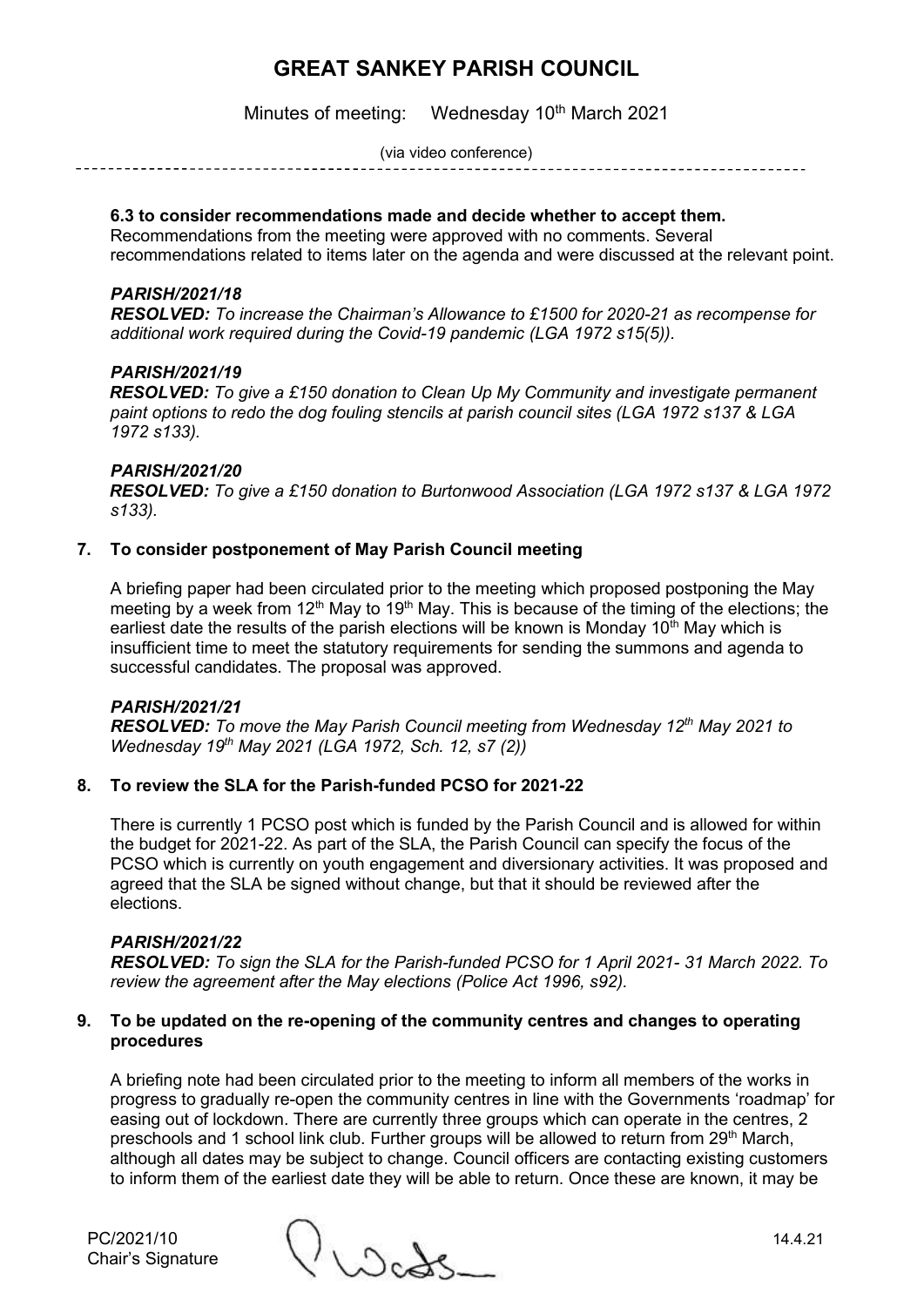Minutes of meeting: Wednesday 10<sup>th</sup> March 2021

(via video conference)

possible to offer available timeslots to new customers and finally consider reopening for private functions. During the pandemic there has been an opportunity to review the working practices within the centres and reconsider cleaning schedules and staffing levels. A Centre Operations Policy will be produced to standardize these across council premises; this will be reviewed at a future meeting.

## **10. Parish Playing Field drainage: to be updated on progress and consider any recommendations**

There had been a discussion with the contractor to clarify aspects of the quotes provided to address the drainage on the field and this was discussed by the Finance Committee. The main decision is whether to install drainage to the full field or to the pitch areas only. The first option will cost in the region of £250,000 +VAT and the second £150,000 +VAT. Both options would require external funding to achieve and the Finance Committee recommended that the council should aim to install drainage to the full field and reconsider if enough funding cannot be sourced. Investigations into possible funding options point to the Football Foundation currently being the only likely source for large amounts and this will be explored further. It was also agreed to contact Whittle Hall Junior Football Club as the main user of the site to discuss support for the funding application.

## *PARISH/2021/23*

*RESOLVED: To aim for drainage improvements to the full parish playing field and apply for external funding for this, initially through the Football Foundation (Open Spaces Act 1906 s10).*

## **11. Renewable Energy project: to be updated on progress and consider any recommendations**

The Finance Committee had considered the quotes provided for the preconstruction survey for all centres and recommended that the Council takes a phased approach to the project by concentrating on two centres initially (FC/2021/20). It was agreed to undertake surveys on Whittle Hall Community Centre and Bewsey Barn Community Centre to investigate the feasibility and costs for the installation of solar PV and air source heat pumps at these centres. The final decision on installation will be made once this is complete.

## *PARISH/2021/23*

*RESOLVED: To engage Aberla to carry out combined ASHP and Solar PV preconstruction surveys on Bewsey Barn Community Centre and Whittle Hall Community Centre (LGA 1972 s133).*

#### **12. Sankey Station Building, community facility project: to be updated on progress and consider any recommendations**

Rise Associates have been engaged to provide a feasibility study and business plan to consider whether the station building can be utilised as a community facility and it is hoped this will be completed by April (PARISH/2021/08). Members were made aware that a section of land alongside the car park is privately-owned. The land was purchased with a view to providing storage for the owner, however planning permission for a container has been refused and the owner is now looking to sell the plot. The Council has previously discussed the issue of access rights and land ownership within the car park of the station which may have an impact on the project, and it had been suggested that it would be necessary to investigate this before a final

Chair's Signature

PC/2021/11 14.4.21